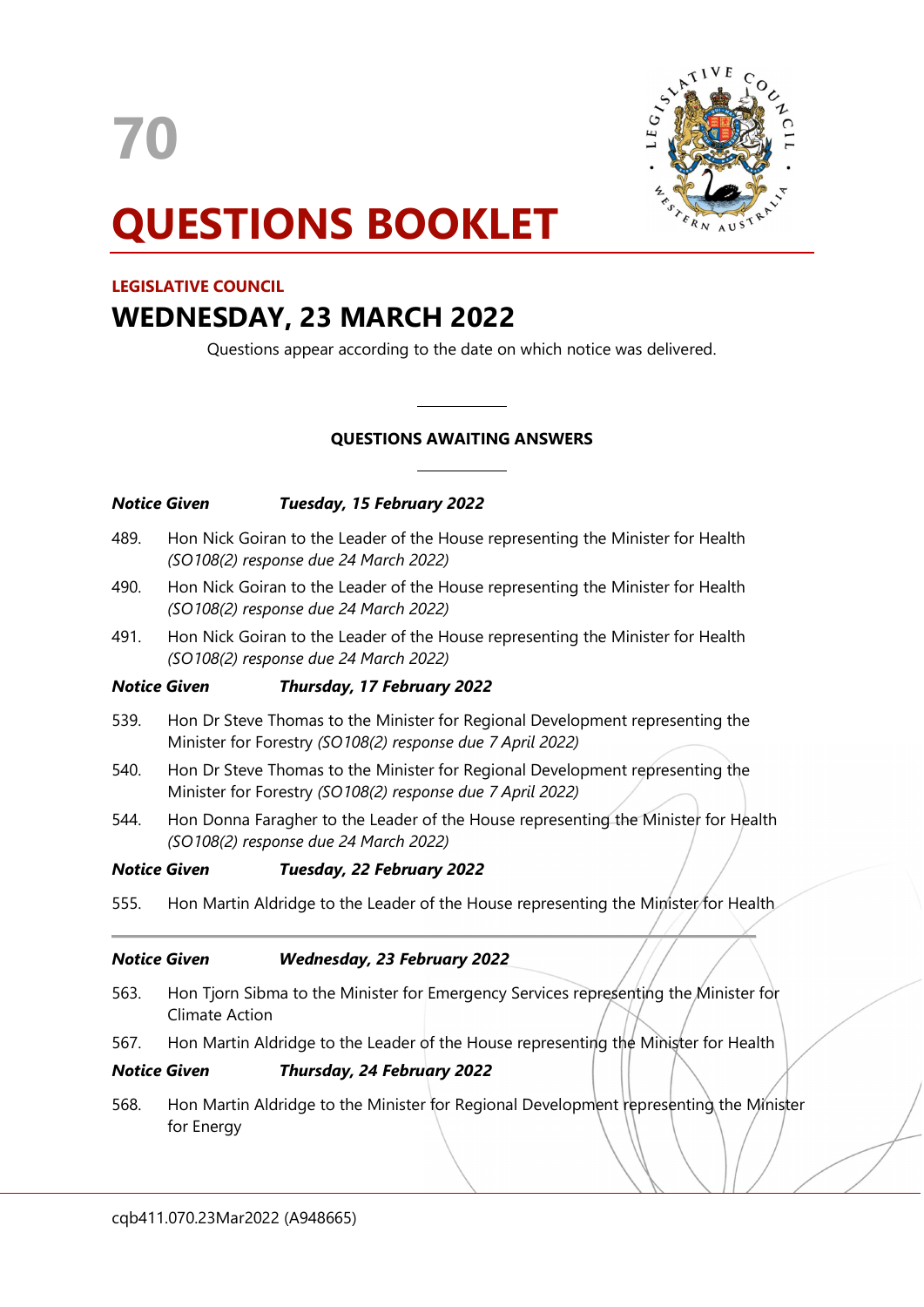#### Questions Awaiting Answers

#### Notice Given Tuesday, 15 March 2022

- 569. Hon Dr Brad Pettitt to the Minister for Emergency Services representing the Minister for **Police**
- 570. Hon Tjorn Sibma to the Minister for Emergency Services
- 571. Hon Tjorn Sibma to the Minister for Emergency Services
- 572. Hon Tjorn Sibma to the Leader of the House representing the Minister for Health
- 573. Hon Dr Steve Thomas to the Leader of the House representing the Minister for Health
- 574. Hon Dr Brad Pettitt to the Minister for Emergency Services representing the Minister for Aboriginal Affairs
- 575. Hon Tjorn Sibma to the Minister for Emergency Services representing the Minister for Environment
- 576. Hon Tjorn Sibma to the Minister for Emergency Services representing the Minister for Environment
- 577. Hon Dr Steve Thomas to the Minister for Agriculture and Food
- 578. Hon Dr Steve Thomas to the Minister for Regional Development representing the Minister for Mines and Petroleum
- 579. Hon Wilson Tucker to the Leader of the House representing the Minister for Transport
- 580. Hon Wilson Tucker to the Leader of the House representing the Minister for Transport; Planning; Ports
- 581. Hon Wilson Tucker to the Leader of the House representing the Minister for Health; Mental Health
- 582. Hon Dr Steve Thomas to the Leader of the House representing the Minister for Transport
- 583. Hon Dr Steve Thomas to the Minister for Education and Training
- 584. Hon Dr Brian Walker to the Parliamentary Secretary representing the Minister for Electoral Affairs
- 585. Hon Dr Brad Pettitt to the Leader of the House representing the Minister for Transport; Planning; Ports
- 586. Hon Wilson Tucker to the Minister for Regional Development representing the Minister for Mines and Petroleum; Energy; Corrective Services; Industrial Relations
- 587. Hon Dr Brad Pettitt to the Minister for Regional Development representing the Minister for Forestry
- 588. Hon Martin Aldridge to the Leader of the House representing the Minister for Health
- 589. Hon Dr Steve Thomas to the Leader of the House representing the Minister for Local Government
- 590. Hon Dr Steve Thomas to the Leader of the House representing the Minister for Local Government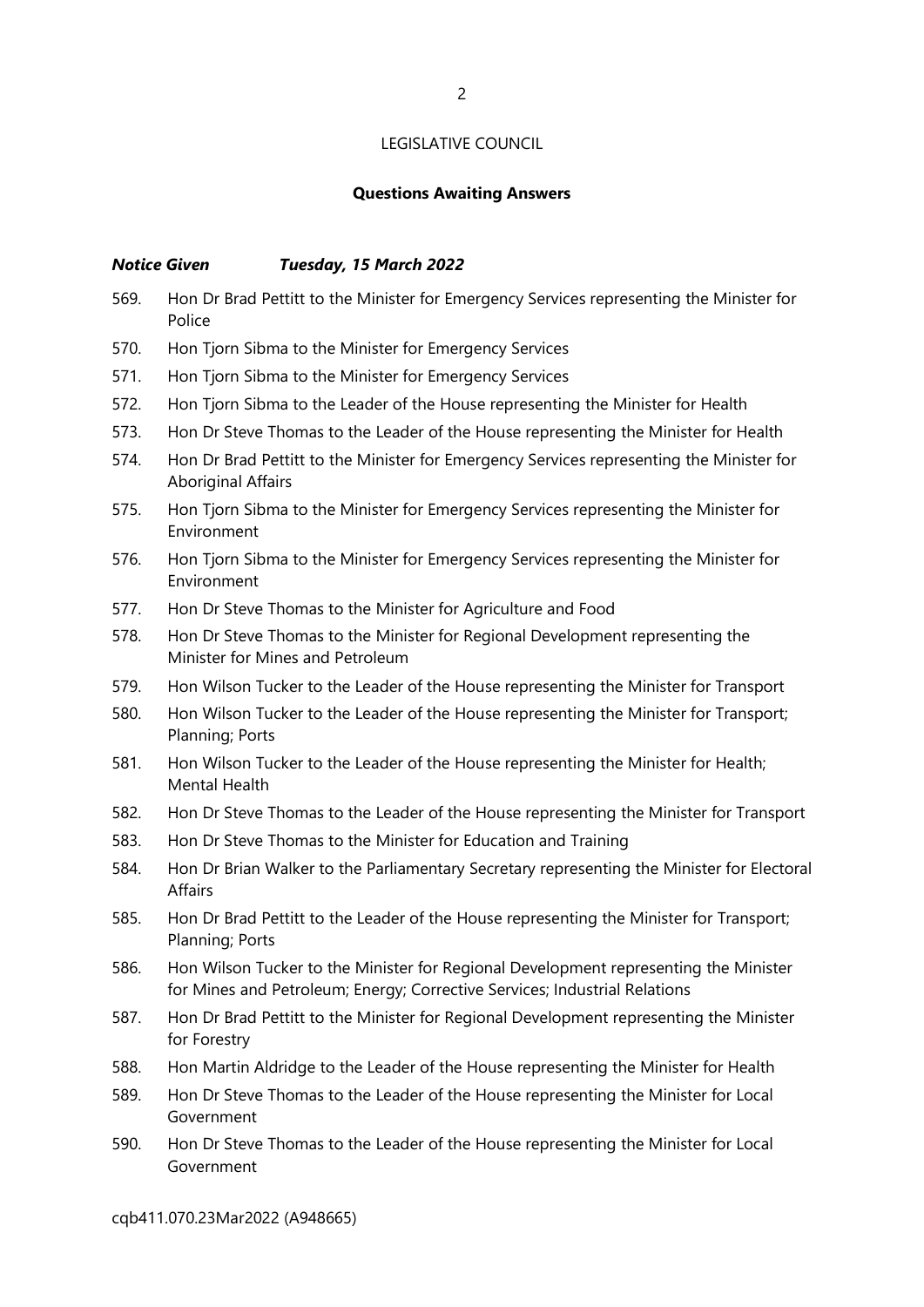3

#### Questions Awaiting Answers

- 591. Hon Dr Steve Thomas to the Minister for Agriculture and Food
- 592. Hon Tjorn Sibma to the Minister for Emergency Services representing the Treasurer
- 593. Hon Tjorn Sibma to the Minister for Regional Development representing the Minister for State Development, Jobs and Trade
- 594. Hon Tjorn Sibma to the Minister for Education and Training
- 595. Hon Tjorn Sibma to the Leader of the House representing the Premier; Minister for Public Sector Management; Federal-State Relations
- 596. Hon Tjorn Sibma to the Minister for Emergency Services representing the Deputy Premier; Minister for Tourism; Commerce; Science
- 597. Hon Tjorn Sibma to the Minister for Emergency Services; Innovation and ICT; Medical Research; Volunteering
- 598. Hon Tjorn Sibma to the Minister for Regional Development; Agriculture and Food; Hydrogen Industry
- 599. Hon Tjorn Sibma to the Parliamentary Secretary representing the Minister for Culture and the Arts; Sport and Recreation; International Education; Heritage
- 600. Hon Tjorn Sibma to the Parliamentary Secretary representing the Attorney General; Minister for Electoral Affairs
- 601. Hon Tjorn Sibma to the Minister for Emergency Services representing the Minister for Police; Road Safety; Defence Industry; Veterans Issues
- 602. Hon Tjorn Sibma to the Minister for Regional Development representing the Minister for Mines and Petroleum; Energy; Corrective Services; Industrial Relations
- 603. Hon Tjorn Sibma to the Leader of the House representing the Minister for Transport; Planning; Ports
- 604. Hon Tjorn Sibma to the Minister for Emergency Services representing the Minister for Finance; Aboriginal Affairs; Racing and Gaming; Citizenship and Multicultural Interests
- 605. Hon Tjorn Sibma to the Leader of the House representing the Minister for Child Protection; Women's Interests; Prevention of Family and Domestic Violence; Community Services
- 606. Hon Tjorn Sibma to the Minister for Regional Development representing the Minister for Water; Forestry; Youth
- 607. Hon Tjorn Sibma to the Leader of the House representing the Minister for Health; Mental Health
- 608. Hon Tjorn Sibma to the Leader of the House representing the Minister for Housing; Lands; Homelessness; Local Government
- 609. Hon Tjorn Sibma to the Parliamentary Secretary representing the Minister for Disability Services; Small Business; Fisheries; Seniors and Ageing
- 610. Hon Tjorn Sibma to the Minister for Emergency Services representing the Minister for Environment; Climate Action

cqb411.070.23Mar2022 (A948665)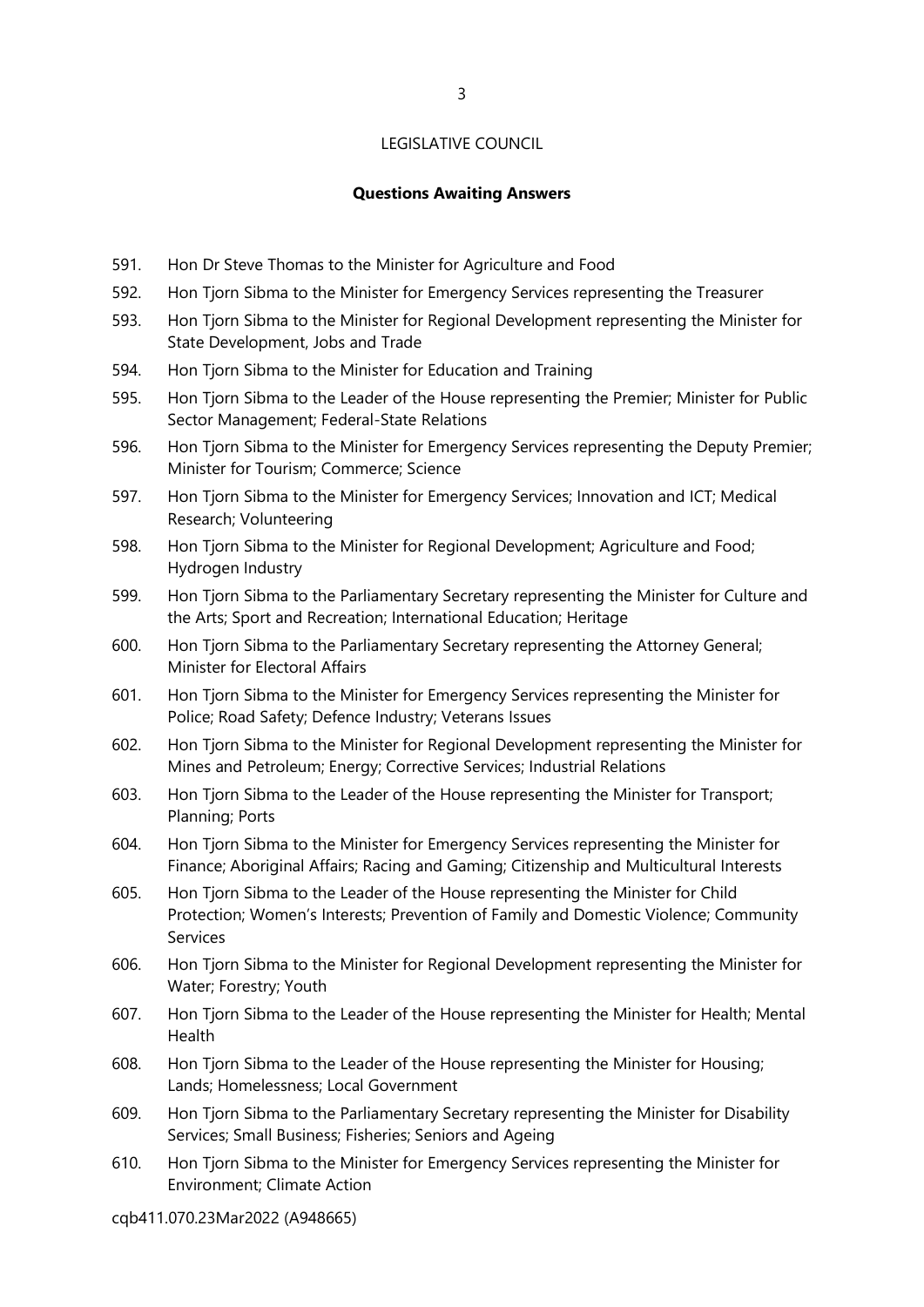#### Questions Awaiting Answers

- 611. Hon Nick Goiran to the Leader of the House representing the Minister for Child Protection
- 612. Hon Nick Goiran to the Leader of the House representing the Minister for Child Protection
- 613. Hon Nick Goiran to the Leader of the House representing the Minister for Child Protection
- 614. Hon Nick Goiran to the Minister for Regional Development representing the Minister for Industrial Relations
- 615. Hon Nick Goiran to the Leader of the House representing the Minister for Child Protection
- 616. Hon Dr Brad Pettitt to the Minister for Emergency Services representing the Minister for Environment

#### Notice Given Wednesday, 16 March 2022

- 617. Hon Dr Steve Thomas to the Leader of the House representing the Premier
- 618. Hon Dr Steve Thomas to the Leader of the House representing the Premier
- 619. Hon Dr Steve Thomas to the Leader of the House representing the Premier
- 620. Hon Neil Thomson to the Leader of the House representing the Minister for Health
- 621. Hon Wilson Tucker to the Minister for Innovation and ICT
- 622. Hon Martin Aldridge to the Minister for Emergency Services
- 623. Hon Martin Aldridge to the Minister for Emergency Services
- 624. Hon Martin Aldridge to the Minister for Emergency Services
- 625. Hon Martin Aldridge to the Leader of the House representing the Minister for Health

#### Notice Given Thursday, 17 March 2022

- 626. Hon Dr Brad Pettitt to the Minister for Emergency Services representing the Minister for Finance
- 627. Hon Nick Goiran to the Leader of the House representing the Minister for Health
- 628. Hon Martin Aldridge to the Minister for Medical Research

#### Notice Given Tuesday, 22 March 2022

- 629. Hon Donna Faragher to the Minister for Education and Training
- 630. Hon Donna Faragher to the Minister for Education and Training
- 631. Hon Donna Faragher to the Minister for Education and Training
- 632. Hon Donna Faragher to the Minister for Education and Training
- 633. Hon Donna Faragher to the Minister for Education and Training
- 634. Hon Donna Faragher to the Leader of the House representing the Minister for Community Services

#### cqb411.070.23Mar2022 (A948665)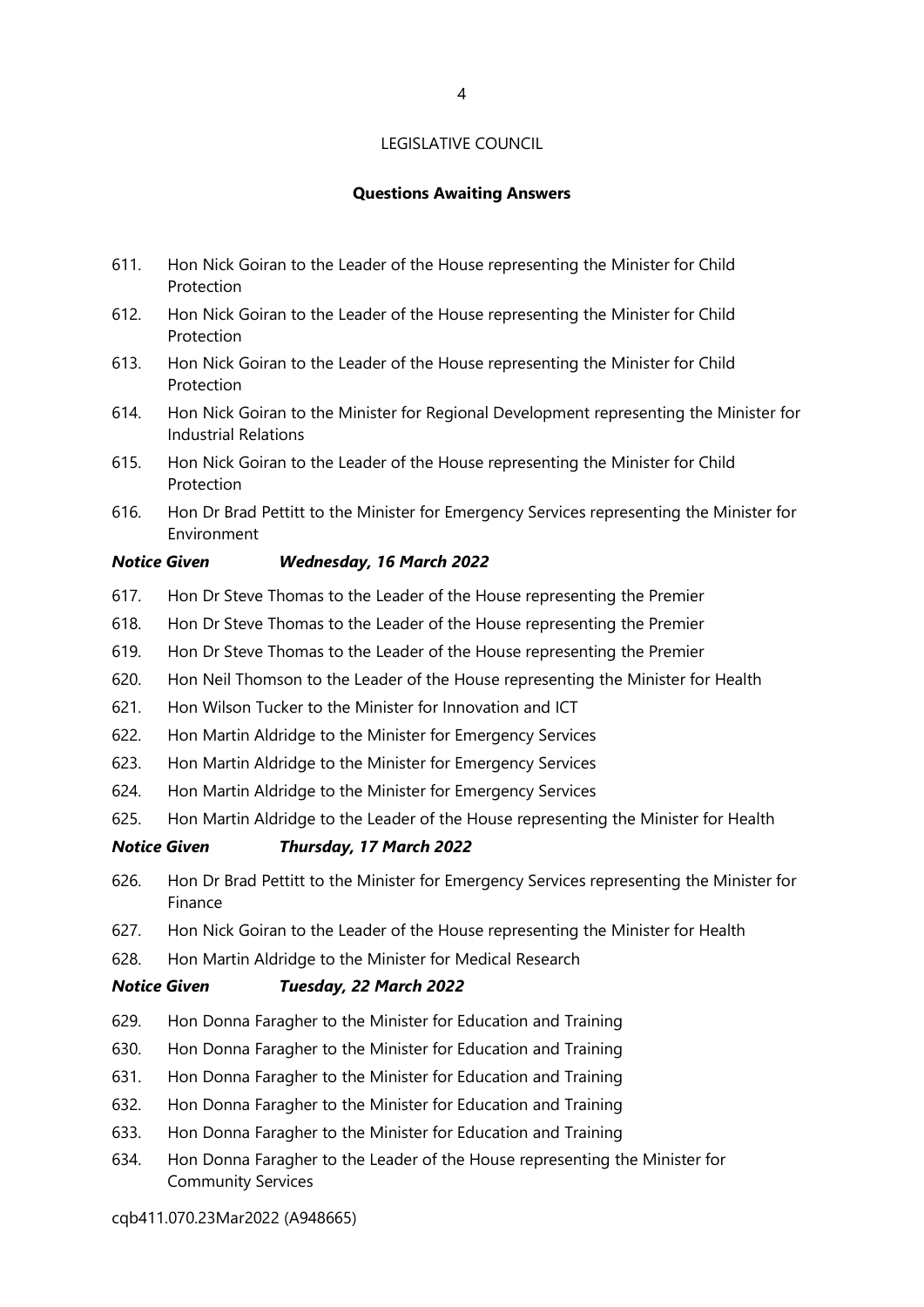#### Questions Awaiting Answers

- 635. Hon Donna Faragher to the Leader of the House representing the Minister for Community Services
- 636. Hon Dr Steve Thomas to the Leader of the House representing the Premier
- 637. Hon Nick Goiran to the Parliamentary Secretary representing the Attorney General
- 638. Hon Nick Goiran to the Parliamentary Secretary representing the Attorney General
- 639. Hon Nick Goiran to the Parliamentary Secretary representing the Attorney General